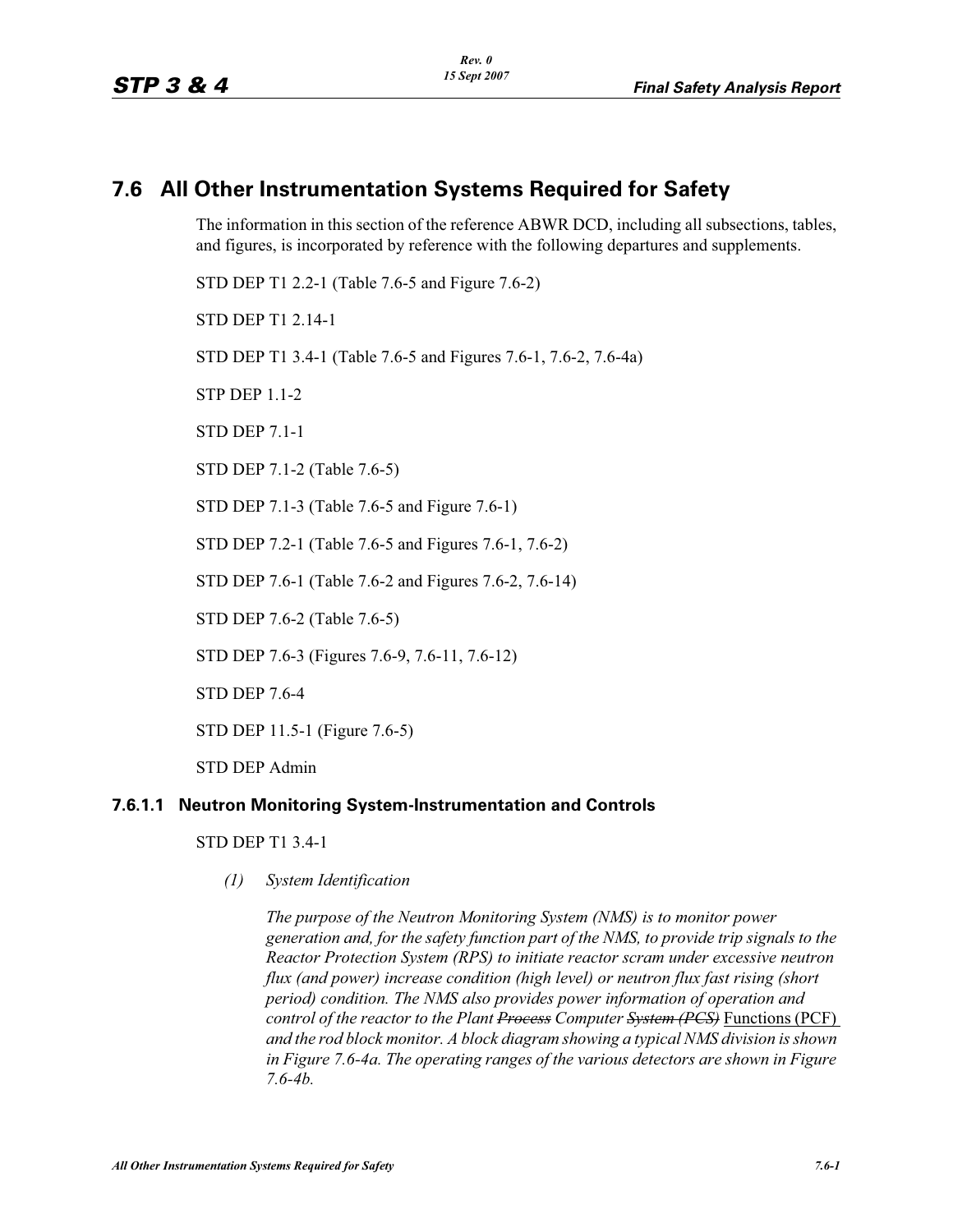#### **7.6.1.1.1 Startup Range Neutron Monitor Subsystem-Instrumentation and Controls**

STD DEP T1 3.4-1

#### STD DEP 7.2-1

*(3) Physical Arrangement*

*The 10 detectors are all located at fixed elevation slightly above the midplane of the fuel region, and are evenly distributed throughout the core. The SRNM locations in the core, together with the neutron source locations, are shown in Figure 7.6-1. Each detector is contained within a pressure barrier dry tube inside the core, with signal output exiting the bottom of the dry tube undervessel. Detector cables then penetrate the primary containment and are connected to preamplifiers located in the Reactor Building. The SRNM preamplifier signals are then transmitted to the SRNM DMC (digital measurement and control) units in the control room. The DMC units provide algorithms for signal processing, flux, and power calculations, period trip margin and period calculations, and provide various outputs for local and control console displays, recorder, and to the plant process computer system* function*. There are also the alarm and trip digital outputs for both high flux and short period conditions, and the instrument inoperative trip to be sent to the RPS and RCIS separately. The electronics for the SRNMs and their bypasses are located in four separate cabinets.*

*(6) Bypasses and Interlocks*

*The 10 SRNM channels are divided into three bypass groups. With such bypass grouping, up to three SRNM channels can be bypassed at any time, with any one channel from each bypass group bypassed. There is no additional SRNM bypass capability at the divisional level. If a SRNM divisional out of service is required, this will generate a half trip to the RPS* SRNM divisional alarm (not an RPS trip) if the SRNM channel is not bypassed. *For SRNM calibration or repair, the bypass can be done for each individual channel separately. There are separate bypass functions for the SRNM and the APRM in the NMS (i.e., there is no single NMS divisional bypass which will affect both the SRNM and the APRM). Any APRM bypass will not force a SRNM bypass. The SRNM and APRM bypasses are separate logics to the RPS, each interfacing with the RPS independently. Also, all* All *NMS bypass logic control functions are located within the NMS, not in the RPS. The SRNM bypass switches are mounted on the control room panel.*

*The SRNM also sends an interlock signal to the safety system logic control (SSLC) system* ESF Logic and Control System (ELCS)*. This signal is called "ATWS Permissive" and is a binary signal indicating whether the SRNM power level is above or below a specific setpoint level (Table 7.6-1). If this signal is a "high" level indicating the power is above the setpoint, this will allow the SSLC ELCS to permit ATWS protection action such as permission to inject liquid poison.*

*(7) Redundancy and Diversity*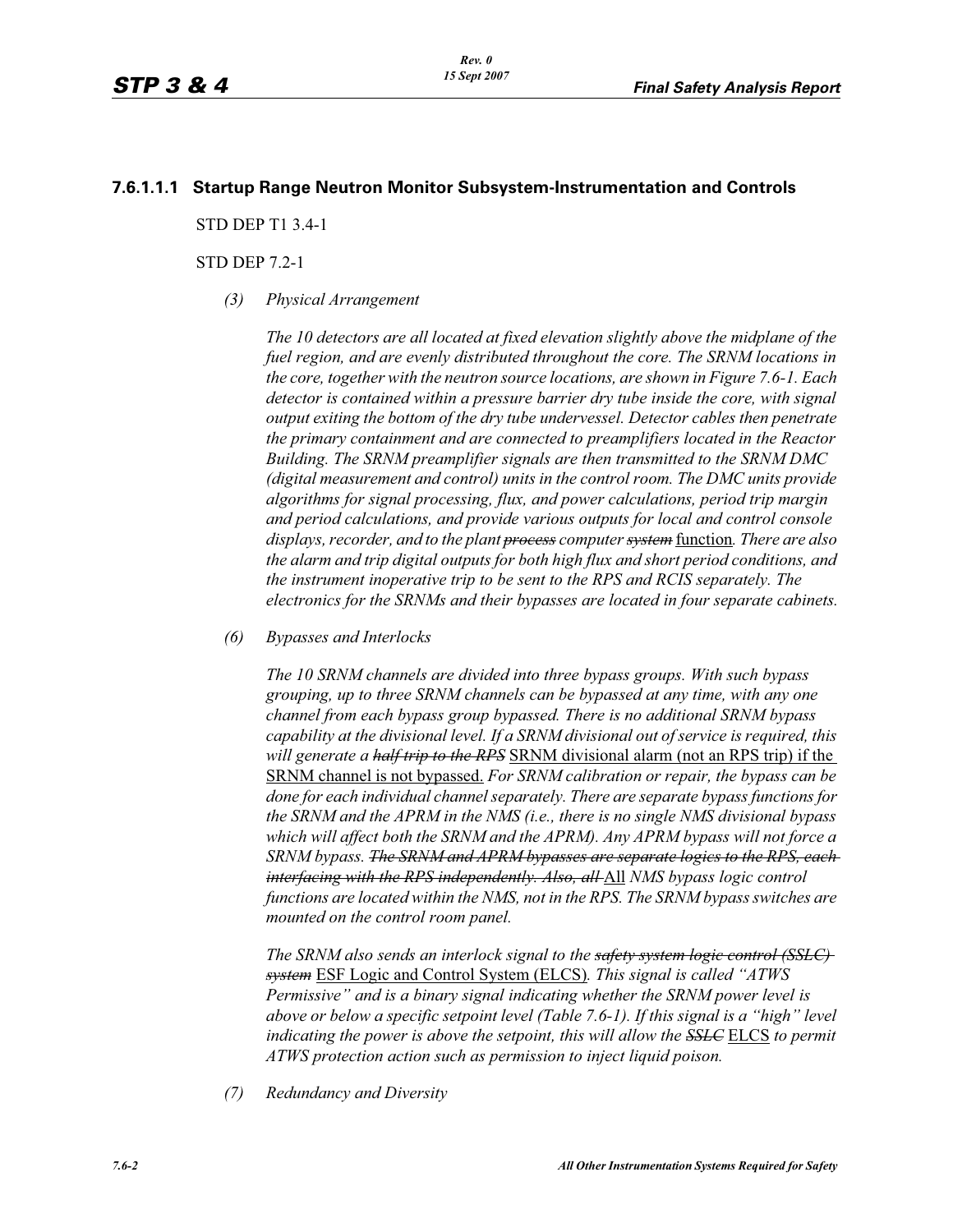*The 10 SRNM channels are arranged into four divisions such that each of the four RPS divisions receives input signals from each and all of the four* its associated *SRNM divisions. Failure of a single SRNM channel, once bypassed, will not cause a trip to the RPS. Such failure will not prevent proper operation of the remaining trip channels in performing their safety functions (Subsection 7.2.1.1.4.2 (1)).*

# **7.6.1.1.2 Power Range Neutron Monitor Subsystem—Instrumentation and Controls**

# **7.6.1.1.2.1 Local Power Range Neutron Monitor Subsystem—Instrumentation and Controls**

#### STD DEP T1 3.4-1

*(4) Signal Processing*

*The LPRM detector outputs are connected by coaxial cables from under the vessel pedestal region and routed through the primary containment penetration, and through the Reactor Building to be processed for signal conditioning analog-todigital conversion function in the control room. The LPRM signals are connected to the APRM units in the control room, where the signals are amplified. Such amplified voltage is proportional to the local neutron flux level. The LPRM signals are then used by the APRM to produce APRM signals. The 208 LPRM detectors are separated and divided into four groups to provide four independent APRM signals. Individual LPRM signals are also transmitted through dedicated interface units (for isolation) to various systems such as the RCIS, and the plant process computer functions.* 

## **7.6.1.1.2.2 Average Power Range Monitor Subsystem—Instrumentation and Controls**

STD DEP 7.6-1

STD DEP T1 3.4-1

The Average Power Range Monitor (APRM) includes the Oscillation Power Range Monitor (OPRM).

- *(1) General Description*
	- *(b) Oscillation Power Range Monitor (OPRM)*

*The OPRM is a functional subsystem of the APRM. There are four safetyrelated OPRM channels, with each OPRM channel as part of each of the four APRM channels. Each OPRM receives the identical LPRM signals from the corresponding APRM channel as inputs, and forms a special OPRM cell configuration to monitor the neutron flux behavior of all regions of the core. Each OPRM cell represents a combination of four LPRM signals selected from the LPRM strings at the four corners of a four-by-four fuel bundle square region. The OPRM detects thermal hydraulic instability and provides trip functions to the RPS to suppress neutron flux oscillation prior to the violation of safety thermal limits. The OPRM trips are combined with the APRM trips of*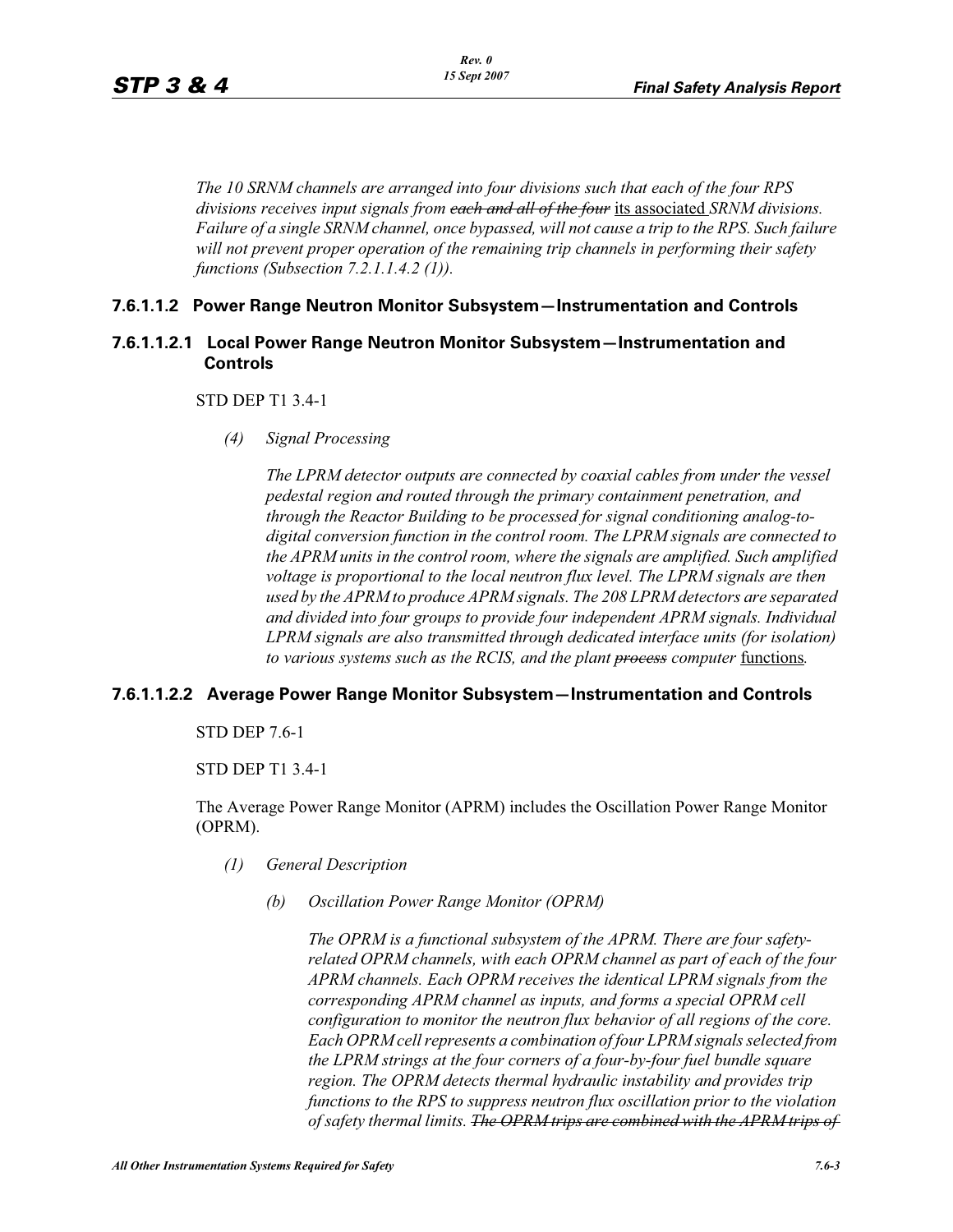*the same APRM channel, to be sent to the RPS.* The OPRM trips logic is performed separately from the APRM trips logic.

*(4) Trip Function*

*For the OPRM trip function, the response signal of any one OPRM cell that satisfies the conditions and criteria of the trip algorithm will cause a trip of the associated OPRM channel. Figure 7.6-14 illustrates the trip algorithm logic. The OPRM trip function does not have its own inoperative trip for insufficient number of total LPRM inputs in the channel. It follows the APRM's inoperative trip of insufficient number of LPRMs.* The OPRM function has its own inoperative trip when the channel has less than the required minimum operable cells, or there is an OPRM self-test fault, or the APRM instrument firmware/software timer has timed out, if there is a loss of power to the APRM instrument.

- *(5) Bypasses and Interlocks*
	- *(a) APRM*

*The APRM also sends an interlock signal to the SSLC* ELCS *similar to the SRNM "ATWS Permissive" signal (Table 7.6-2). If this signal is a "high" level indicating the power is above the setpoint, this will allow the SSLC* ELCS *to permit ATWS protection action.*

- *(6) Redundancy*
	- *(b) OPRM*
		- *(i) There are four independent and redundant OPRM channels. The above APRM redundancy condition also applies to OPRM since each OPRM*  is a subsystem of each of the four APRM channels. The OPRM trip*outputs also follow the two-out-of-four logic as the APRM since the OPRM trip outputs are combined with other APRM trip outputs in each APRM channel to provide the final trip outputs to the RPS.* The OPRM trip outputs also follow the two-out-of-four logic as the APRM but independent from the APRM trip outputs to the RPS. *In addition, each LPRM string with four LPRM detectors provides one LPRM input to each of the four independent and redundant OPRM channels. This provides core regional monitoring by redundant OPRM channels.*
- *(7) Testability*

*APRM channels are calibrated using data from previous full-power runs and are tested by procedures in the instruction manual. Each APRM channel can be tested individually for the operability of the APRM scram and rod-blocking functions by introducing test signals. This includes the test for the OPRM trip function. A selftesting feature similar to that described for SSLC* ELCS *is also provided.*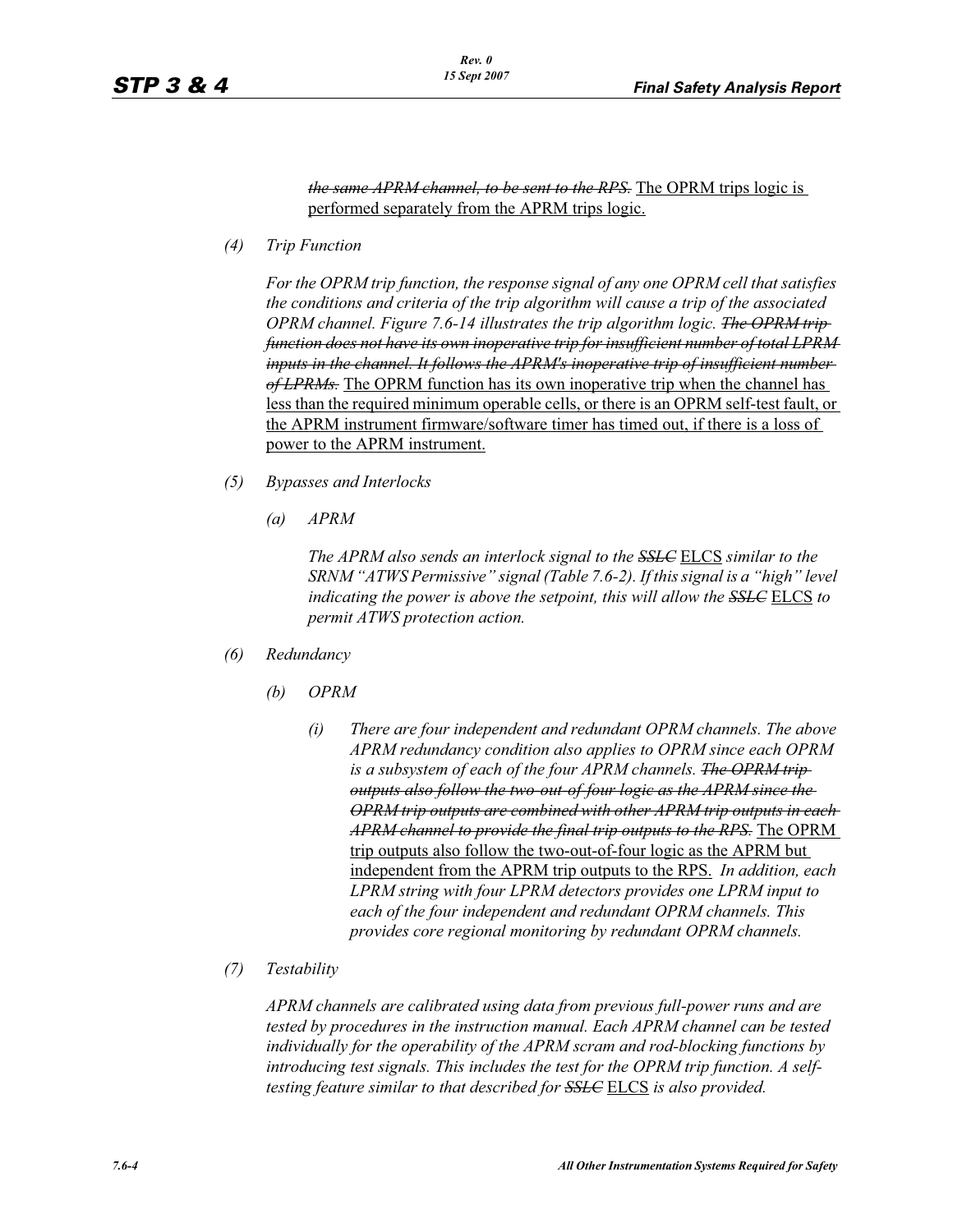# **7.6.1.1.3 Reactor Operator Information**

#### STD DEP Admin

*The man-machine interface of the Neutron Monitoring System provides for the information and controls described in this subsection. The lists provided in Table 7.6-3* 7.6-5 *consist of major signal information which is also documented in the system IED (Figure 7.6-1) and the system IBD (Figure 7.6-2).*

## **7.6.1.3 High Pressure/Low Pressure Systems Interlock Protection Functions**

#### STD DEP 7.1-1

*(14) Setpoints*

*See Chapter 16 for setpoints and margin.* The safety system setpoints are listed in the Instrument Setpoint Summary Report as described in 7.1.2.1.4.1.

# **7.6.1.6 Containment Atmospheric Monitoring (CAM) System-Instrumentation and Controls**

STD DEP 11.5-1

STD DEP T1 2.14-1

*(1) System Identification*

*The CAM System (Figures 7.6-7 and 7.6-8) consists of two independent but redundant Class 1E divisions (I and II)* of radiation channels*, which are electrically and physically separated*, and a non-safety H2/O2 monitoring subsystem*. Each CAM division* divisional radiation channel *has the capability of monitoring the total gamma-ray dose rate*. CAMS also has the capability of monitoring *and concentration of hydrogen and oxygen (H2/O2) in the drywell and/or the suppression chamber during plant operation, and following a LOCA event.* 

*There are two radiation monitoring channels per division; one for monitoring the radiation level in the drywell and the other for monitoring the radiation level in the suppression chamber. Each monitoring channel consists of an ion chamber* a *detector* and *a digital log radiation monitor*, and a recorder*. Each radiation monitoring channel provides alarm indication in the control room on high radiation levels and also if the channel becomes inoperative.* The monitor also provides data for the historian function.

The H2/O2 monitoring subsystem is located within a H2/O2 analyzer panel. Each H2/O2 analyzer panel consists *Each divisional H2/O2 monitoring channel consists of valves, pumps, and pipes used to extract samples of the atmosphere in the drywell or the suppression chamber and feed the extracted air sample into an analyzer and monitor for measurement, recording, and for alarm indication on high concentration*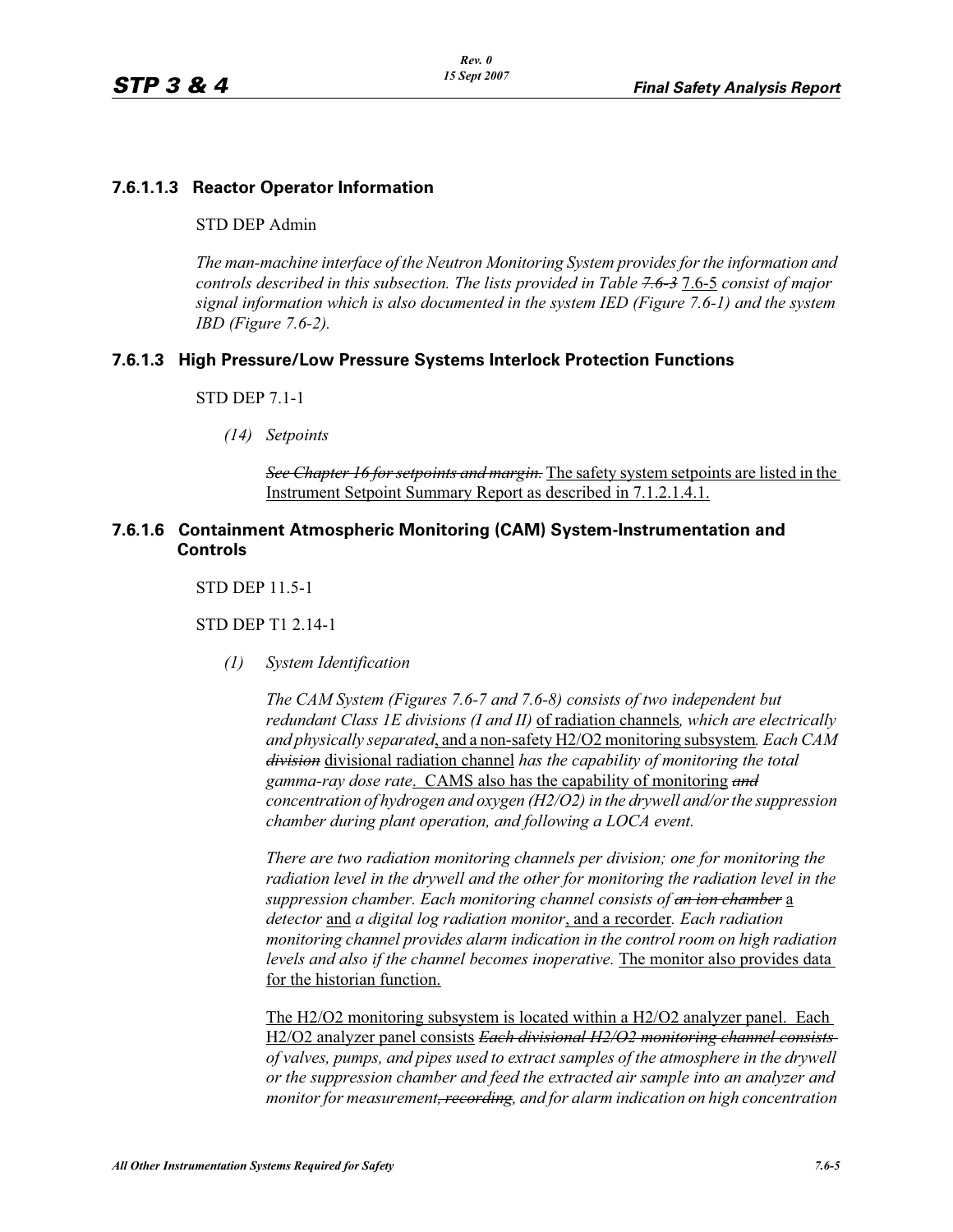*of gas levels. T*he H2/O2 monitoring subsystem is non-safety and is physically and electrically separate from the safety related components of the system.

*The piping* within the panels *used for the gas extraction is made of stainless steel and utilizes heat tracing to keep the pipes dry and free of moisture condensation.*

*(2) Power Sources*

*Each CAM Subsystem* radiation channel *is powered from divisional 120 VAC instrument bus. The same Class 1E divisional 120 VAC power source also supplies the heat tracing blanket used for the sampling lines.* The H2/O2 subsystem is powered from non-safety equipment.

*(3) Initiating Circuits*

*Each divisional gamma radiation monitoring channel can be energized manually by the operator*. *or automatically by the LOCA signal. For the manual mode, the* The *gamma radiation monitor is on continuously during plant operation and remains on until power is turned off by the operator.*

*In the power off mode, the channel will be activated automatically in the presence of a LOCA (high drywell pressure or low reactor water level).*

*Each divisional H2/O2 monitoring subsystem (except for the two sampling pumps) is powered continuously during plant operation. One pump* Each subsystem *is controlled by an operator and is used during reactor operation and the other is* can also be *turned on by the LOCA signal to allow measurement during an accident.*

*The heat tracing used in each H2/O2 sample line is located within the panel and is temperature controlled to prevent moisture condensation in the pipes.* 

*Each divisional H2/O2 analyzer and monitor can selectively measure the atmosphere in the drywell or the suppression chamber.*

*Division I and II LOCA signals are provided to the CAM System from the RHR System. These signals are based on two-out-of-four logic signals for the high drywell pressure or low reactor water level.*

*(4) Redundancy and Diversity*

*The CAM Subsystems, Divisions I and II* radiation channels*, are independent and are redundant to each other.*

*(5) Divisional Separation*

*The two CAM Subsystems*radiation monitoring channel divisions *are electrically and physically separated so that no single design basis event is capable of damaging equipment in more than one CAM division. No single failure or test, calibration, or maintenance operation can prevent function of more than one division.*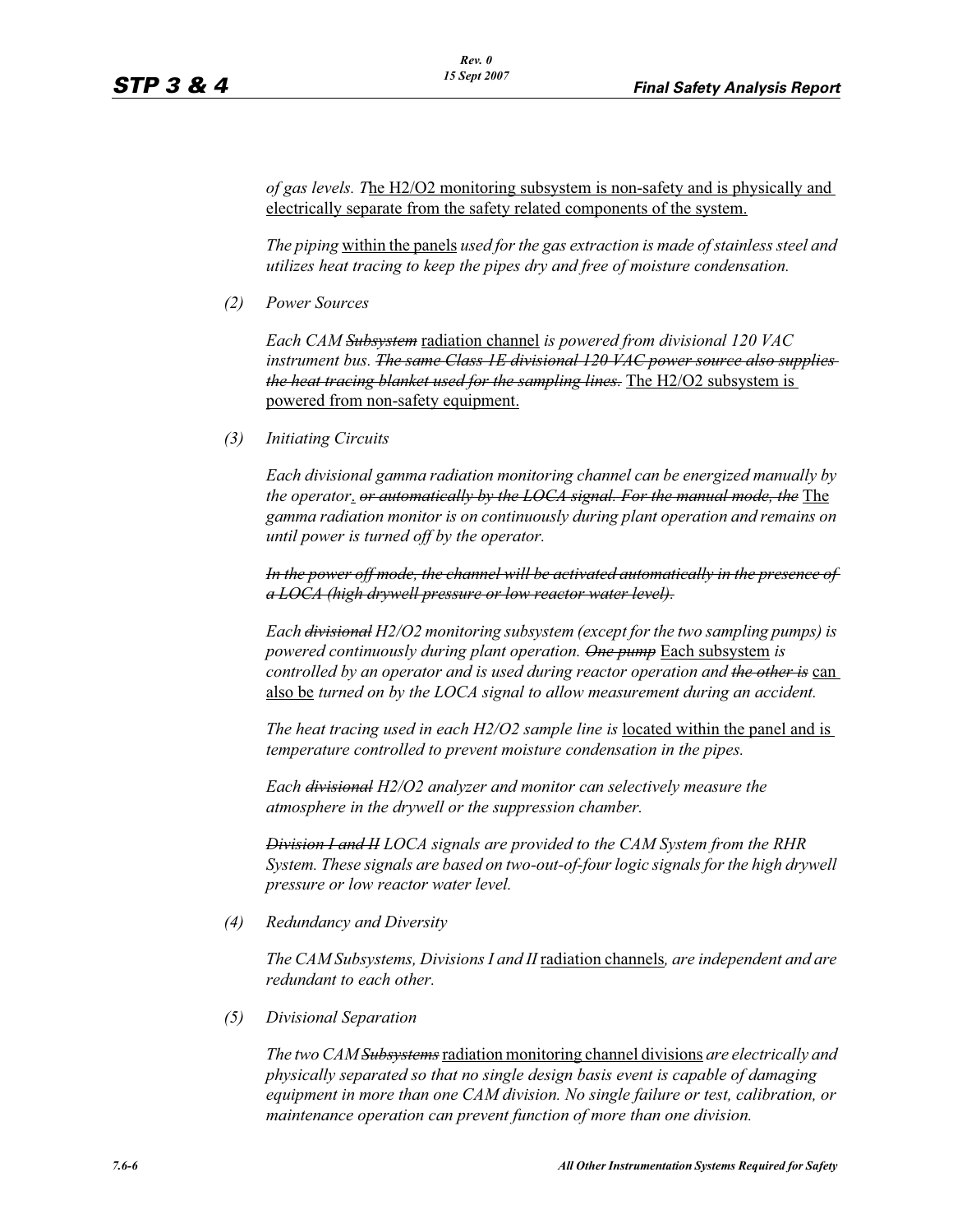#### *(8) Operational Considerations*

*The following information is available to the reactor operator:*

- *(a) Each gamma radiation channel consists of an ion chamber* a detector, and *a log radiation monitor, and a recorder. Each channel has a range of 0.01 Gy/h*  mSv/h *to 105* mSv/h*. Gy/h. Each channel will initiate an alarm on high radiation level or on an inoperative channel.*
- *(b) Each hydrogen/oxygen monitoring channel uses* panel contains *a sampling rack for extracting the atmosphere from the drywell or the suppression chamber and for analyzing the contents for both H2/O2 concentration. The gaseous measurements are made by volume on a wet basis after humidity correction (dry basis before humidity correction). Separate monitors are provided for oxygen and hydrogen indications.*

*Each H2/O2 analyzer rack has a series of* panel has *alarms to indicate a high concentration of hydrogen and of oxygen, and to alert the operator of any abnormal system parameter. Refer to Figure 7.6-8 for definition of these alarms.*

#### **7.6.1.7 Suppression Pool Temperature Monitoring System-Instrumentation and Controls**

#### **7.6.1.7.1 System Identification**

STD DEP 7.6-2

STD DEP T1 3.4-1

*The Suppression Pool Temperature Monitoring (SPTM) System is* a subsystem of the Reactor Trip and Isolation System (RTIS). It is *provided to monitor suppression pool temperature. Monitoring of suppression pool temperature is provided so that trends in suppression pool temperature may be established in sufficient time for proper cooling of the suppression pool water and for reactor scram due to high suppression pool temperature and for reactor power control based upon symptom- based emergency operating procedures.*

#### **7.6.1.7.3 Equipment Design**

STD DEP 7.6-3

STD DEP T1 3.4-1

*The SPTM System configuration is shown in Figures 7.6-9 and 7.6-10. There are eight temperature circumferential sensor locations (Figure 7.6-9), which are chosen based upon the following considerations:*

*(2) Each SRV* discharge line quencher *is in direct sight of two sets of temperature sensors within 9 meters.*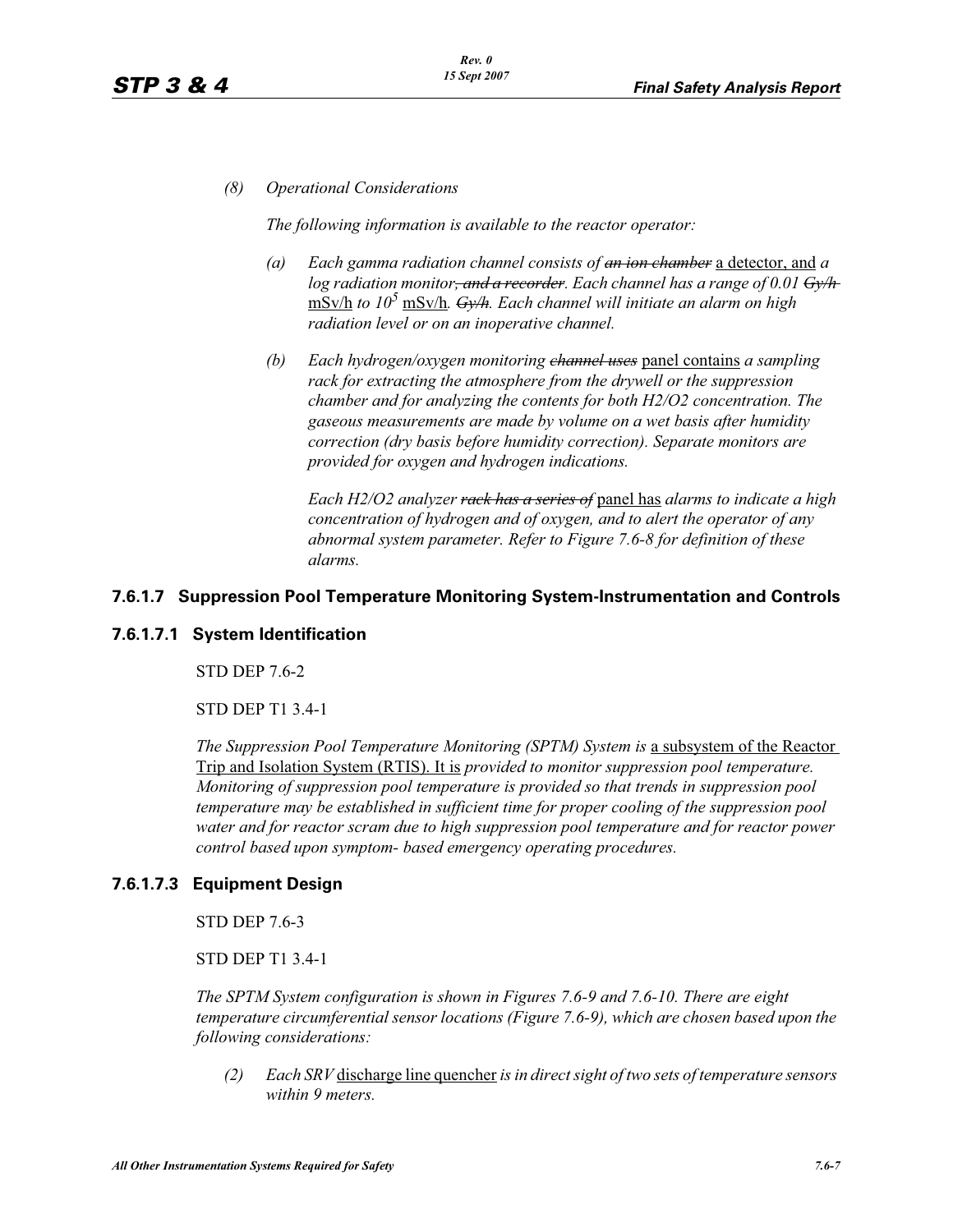*Electrical wiring for each sensor is terminated, for sensor replacement or maintenance, in the wetwell. This termination is sealed for moisture protection from condensation or wetwell sprays. Division I, II, III and IV sensors are wired through Division I, II, III or IV electrical penetrations, respectively. Division I, II, III or IV* I and II *sensor signals are wired to* for *the Remote Shutdown System* are directly hardwired*. all* All other *sensor signals* are transmitted *multiplexed to the main control room via the respective Division I, II, III or IV essential multiplexers* Data Communication Function (DCF)*.*

# **7.6.2 Analysis**

# **7.6.2.1 Neutron Monitoring System-Instrumentation and Controls**

## **7.6.2.1.1 General Functional Requirements Conformance**

## STD DEP 7.6-4

*(2) Power Range Neutron Monitors (PRNM)*

*The PRNM Subsystem provides information for monitoring the average power level of the reactor core and for monitoring the local power level when the reactor power is in the power range (above approximately 15%* 5% *power). It mainly consists of the LPRM and the APRM Subsystems.*

## **7.6.2.1.2 Specific Regulatory Requirements Conformance**

## STP DEP 1.1-2

*(4) Branch Technical Positions (BTPs)* 

*In accordance with the Standard Review Plan for Section 7.6, and with Table 7.1-2, only BTPs 21 and 22 are considered applicable for the NMS. They are addressed as follows:* 

*(a) BTP ICSB 21- "Guidance for Application of Regulatory Guide 1.47"* 

*The ABWR design is a single unit* two units do not share NMS equipment*. Therefore, Item B-2 of the BTP is not applicable. Otherwise, the NMS is in full compliance with this BTP.* 

# **7.6.2.2 Process Radiation Monitoring System-Instrumentation and Controls**

## **7.6.2.2.2 Specific Regulatory Requirements Conformance**

STP DEP 1.1-2

*(4) Branch Technical Positions (BTPs)* 

*In accordance with the Standard Review Plan for Section 7.6, and with Table 7.1-2, only BTPs 21 and 22 are considered applicable for the PRM safety-related subsystems. They are addressed as follows:*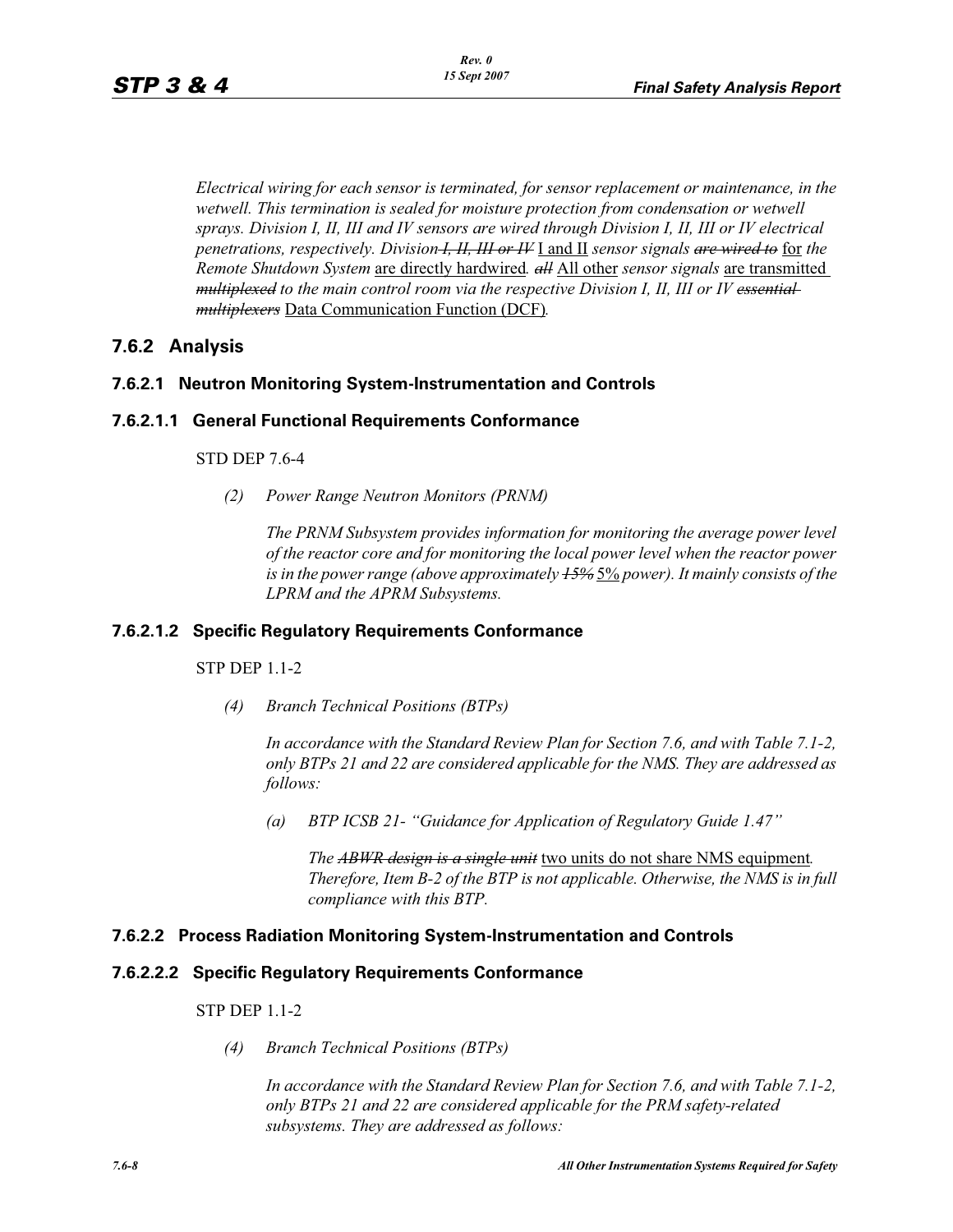*(a) BTP ICSB 21- "Guidance for Application of Regulatory Guide 1.47"*

*The ABWR design is a single unit* two units do not share PRM equipment*. Therefore, Item B-2 of the BTP is not applicable. Otherwise, the PRM System is in full compliance with this BTP.* 

## **7.6.2.6 Containment Atmospheric Monitoring System-Instrumentation and Controls**

#### **7.6.2.6.2 Specific Regulatory Requirements Conformance**

STP DEP 1.1-2

*(4) Branch Technical Positions (BTPs)* 

*In accordance with the Standard Review Plan for Section 7.6, and with Table 7.1-2, only BTPs 21 and 22 are addressed for the CAMS as follows:* 

*(a) BTP ICSB 21- "Guidance for Application of Regulatory Guide 1.47"*

*The ABWR design is a single unit* two units do not share CAMS equipment. *Therefore, Item B-2 of the BTP is not applicable. Otherwise, the CAMS is in full compliance with this BTP.* 

## **7.6.2.7 Suppression Pool Temperature Monitoring System-Instrumentation and Controls**

#### **7.6.2.7.2 Specific Regulatory Requirements Conformance**

#### STP DEP 1.1-2

*(4) Branch Technical Positions (BTPs)*

*In accordance with the Standard Review Plan for Section 7.6, and with Table 7.1-2, only BTPs 21 and 22 need be addressed for the SPTM System. They are as follows:*

*(a) BTP ICSB 21-* "Guidance for Application of Regulatory Guide 1.47"

*The ABWR design is a single unit* two units do not share SPTM equipment*. Therefore, Item B-2 of the BTP is not applicable. Otherwise, the SPTM System is in full compliance with this BTP.*

## **7.6.3 COL License Information**

#### **7.6.3.1 APRM Oscillation Monitoring Logic**

The following standard supplement addresses COL License Information Item 7.2.

The APRM oscillation logic is implemented as described in the Licensing Topical Report, NEDO-33328 "Advanced Boiling Water Reactor (ABWR) APRM Oscillation Monitoring Logic," dated March 2007 which provides additional description of this function.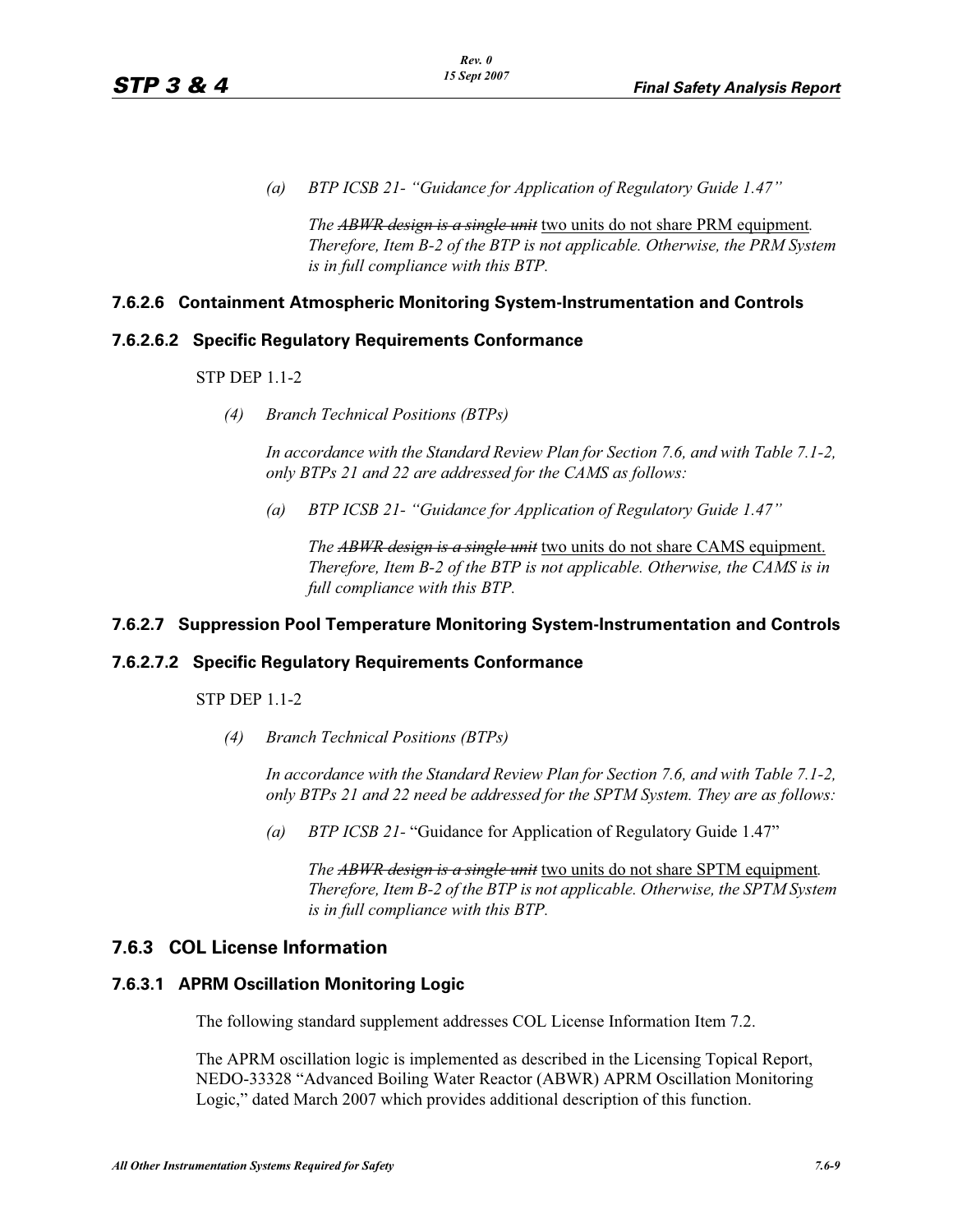# **Table 7.6-2 APRM Trip Function Summary**

| <b>Trip Function</b>                | <b>Trip Setpoint (Nominal)</b> | Action             |
|-------------------------------------|--------------------------------|--------------------|
| (b) OPRM Trip Function              | lS=S <sub>P</sub> =1.10**      | Scram <sup>J</sup> |
| Period-Based Trip (S <sub>P</sub> ) |                                |                    |

\*\* Other Pre-Trip Condition parameters of the algorithm are:

 $T_{min}$ =1 s,  $T_{max}$ =3.5 s,  $\qquad \pm t_{error}$ =<del>0.15 s</del> **0.1** N<sub>P</sub>=10.

(For details see Figure 7.6-14).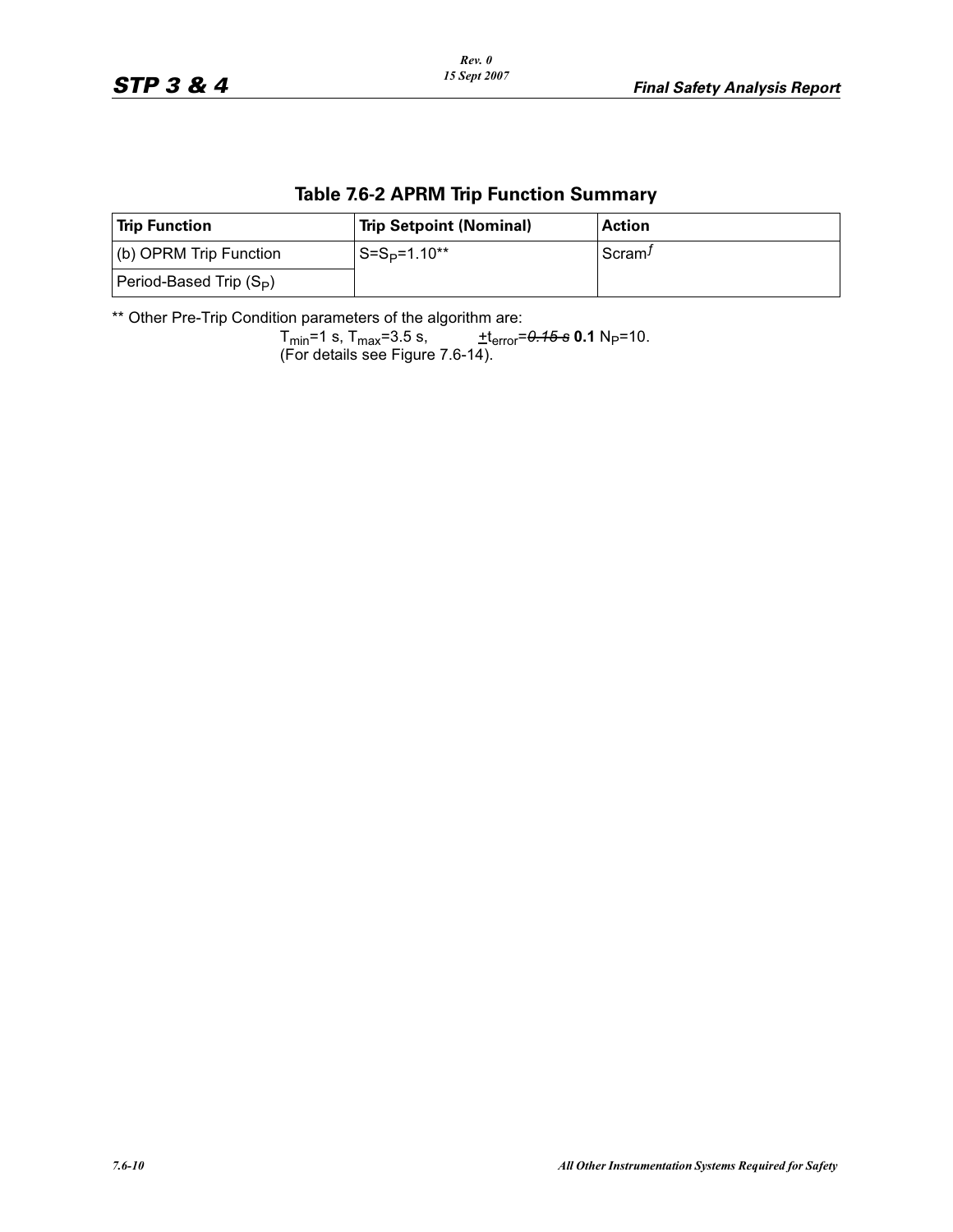# **Table 7.6-5 Reactor Operator Information for NMS**

| (1) The NMS provides for the activations of the following annunciations at the main control panel:                                                                                                                            |  |  |  |  |
|-------------------------------------------------------------------------------------------------------------------------------------------------------------------------------------------------------------------------------|--|--|--|--|
| APRM neutron flux simulated thermal power upscale rod block<br>(i)                                                                                                                                                            |  |  |  |  |
| (vv) ATIP containment isolation valve open                                                                                                                                                                                    |  |  |  |  |
| (3) The dedicated operator interface of the NMS provides logic and operator controls, so that the<br>operator can perform the following functions at the main control panel:                                                  |  |  |  |  |
| (d) MRBM rod block logie reset                                                                                                                                                                                                |  |  |  |  |
| Certain NMS-related information, available on the main control panel, is implemented in software<br>(4)<br>which is independent of the <i>process computer</i> plant computer functions. This information is listed<br>below. |  |  |  |  |
| (5) GRTVDU displays, which are part of the performance monitoring and control system, provide certain<br>NMS-related displays and controls on the main control panel which are listed below:                                  |  |  |  |  |
| (iii) SRNM ATWS permissive                                                                                                                                                                                                    |  |  |  |  |
| (qq)APRM ATWS permissive                                                                                                                                                                                                      |  |  |  |  |
| (w) Reference APRM downscale rod block status (for each MRBM main channel)MRBM<br>subchannel auto-bypassed                                                                                                                    |  |  |  |  |
| Acronyms                                                                                                                                                                                                                      |  |  |  |  |
| <b>GRTVDU</b><br>Gathode Ray TubeVideo Display Unit                                                                                                                                                                           |  |  |  |  |
|                                                                                                                                                                                                                               |  |  |  |  |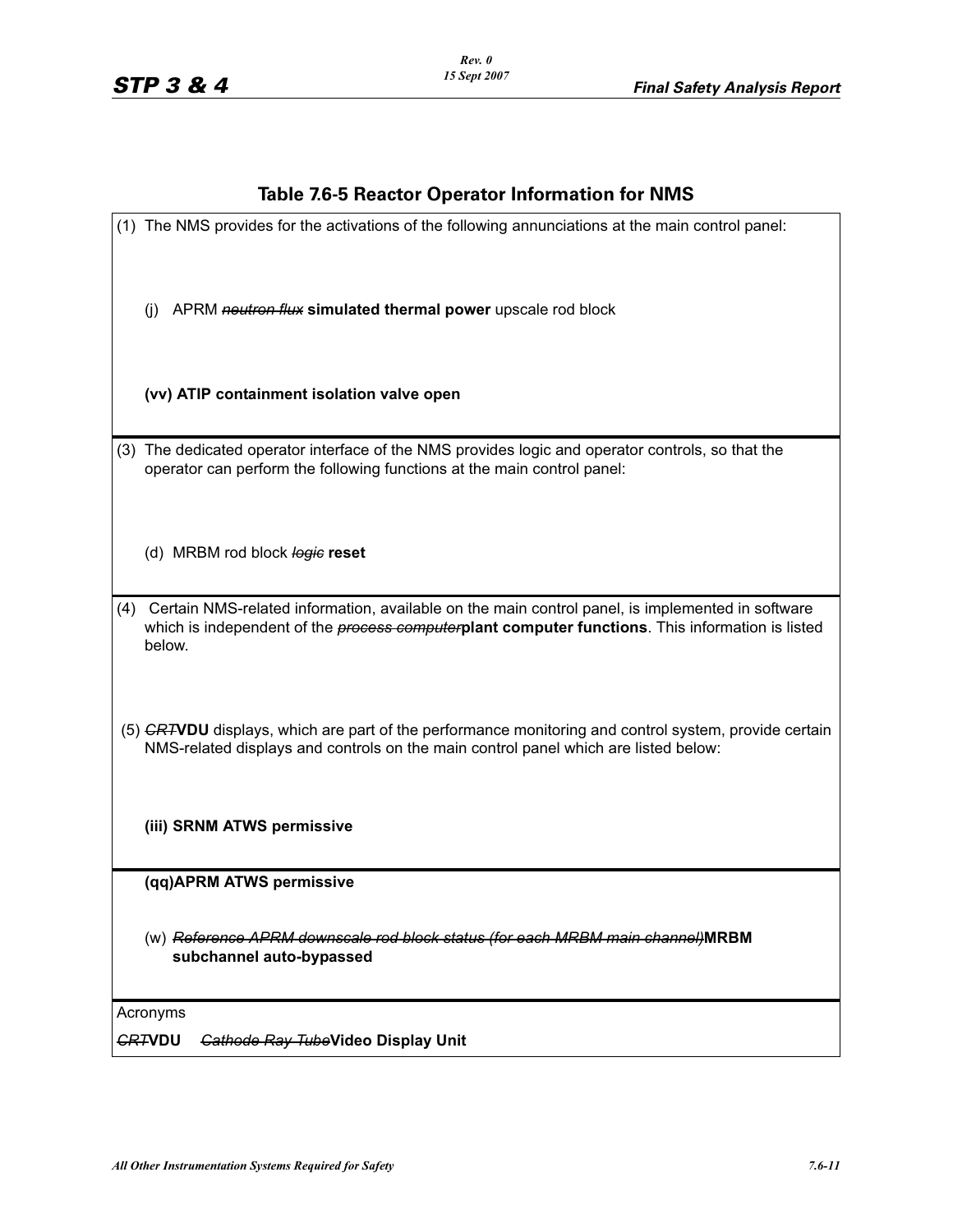The following figures are located in Chapter 21:

Figure 7.6-1 Neutron Monitoring System IED (Sheets 1 & 3)

Figure 7.6-2 Neutron Monitoring System IBD (Sheets 1,3,6,9,25-27)

Figure 7.6-5 Process Radiation Monitoring System IED (Sheets 1-9)

Figure 7.6-11 Suppression Pool Temperature Monitoring System IED (Sheets 1,3)

Figure 7.6-12 Suppression Pool Temperature Monitoring System IBD (Sheets 1-5)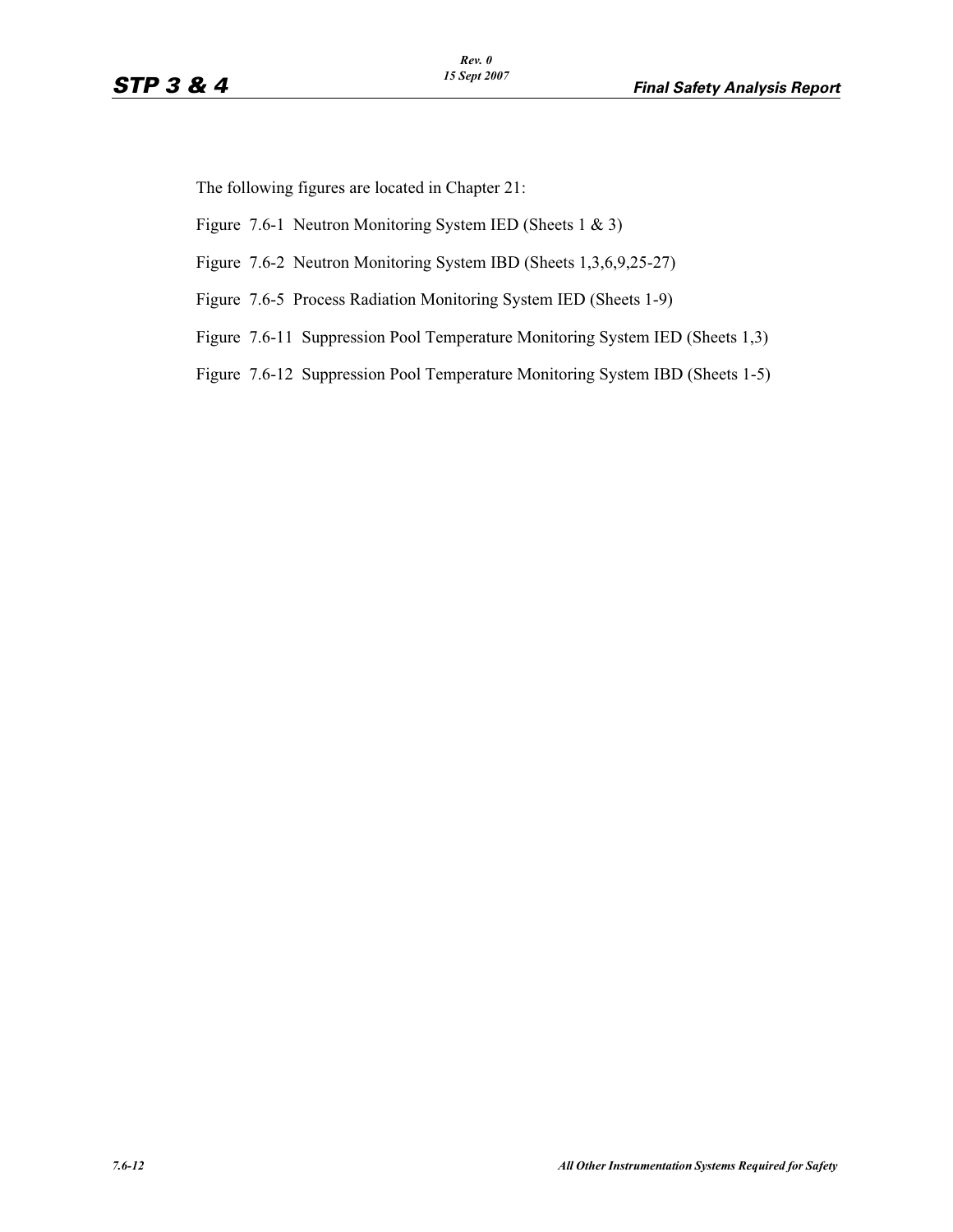

# **Figure 7.6-4a Basic Configuration of a Typical Neutron Monitoring System Division**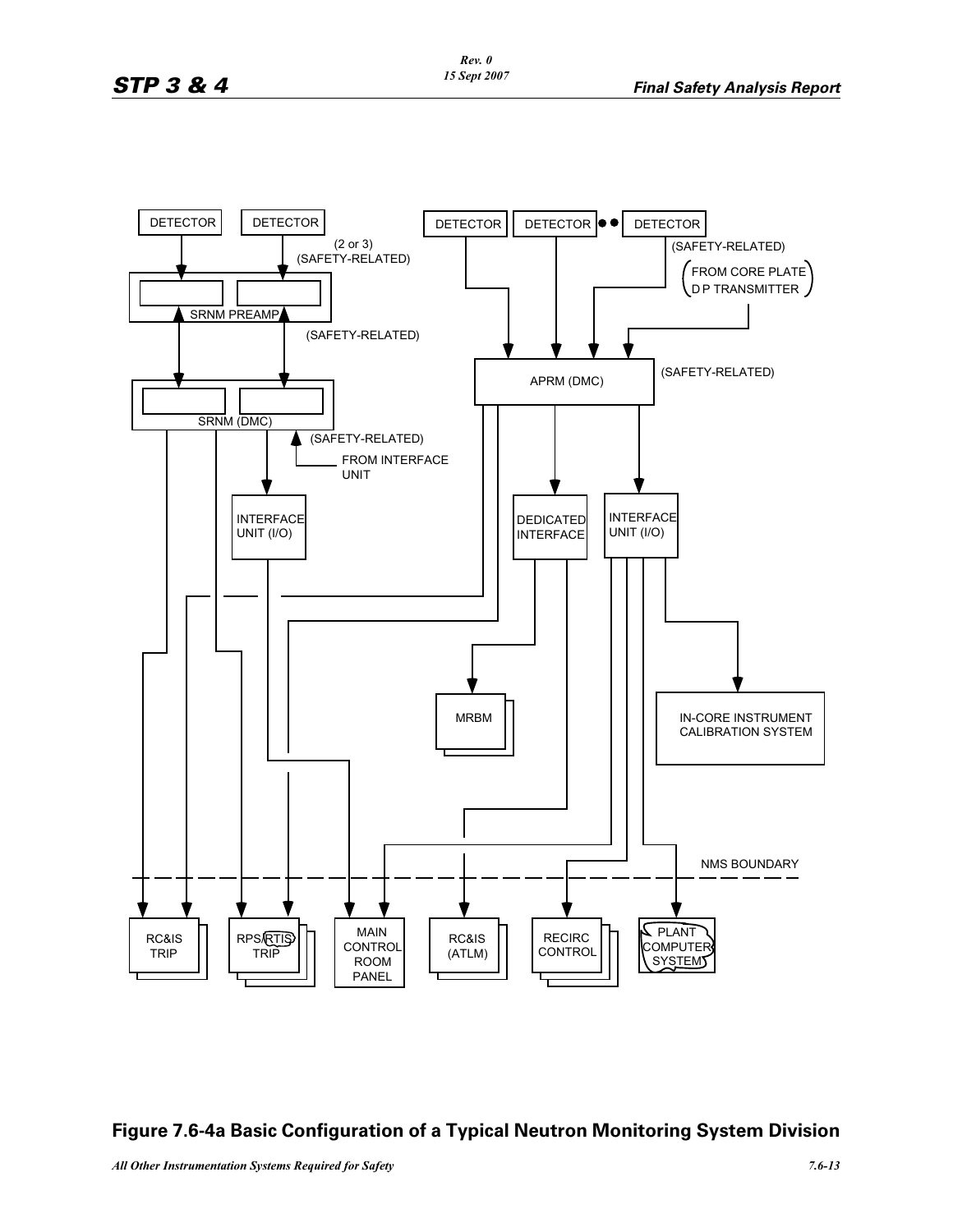

|              | <b>DIVISION I</b> | <b>DIVISION II</b> | <b>DIVISION III</b> | <b>DIVISION IV</b> |
|--------------|-------------------|--------------------|---------------------|--------------------|
| $16^{\circ}$ | TE-001A, E, J, N  |                    | TE-001C, G, L, R    |                    |
|              |                   | TE-002B, F, K, P   |                     | TE-002D, H, M, S   |
| $106^\circ$  |                   | TE-003B, F, K, P   |                     | TE-003D, H, M, S   |
|              | TE-004A, E, J, N  |                    | TE-004C, G, L, R    |                    |
| $196^\circ$  | TE-005A, E, J, N  |                    | TE-005C, G, L, R    |                    |
|              |                   | TE-006B,F,K,P      |                     | TE-006D, H, M, S   |
| $286^\circ$  |                   | TE-007B,F,K,P      |                     | TE-007D, H, M, S   |
| 13222        | TE-008A,E,J,N     |                    | TE-008C, G, L, R    |                    |
|              |                   |                    |                     |                    |
|              |                   |                    |                     |                    |



# **Figure 7.6-9 Instrumentation Location Definition for the Suppression Pool Temperature Monitoring System**